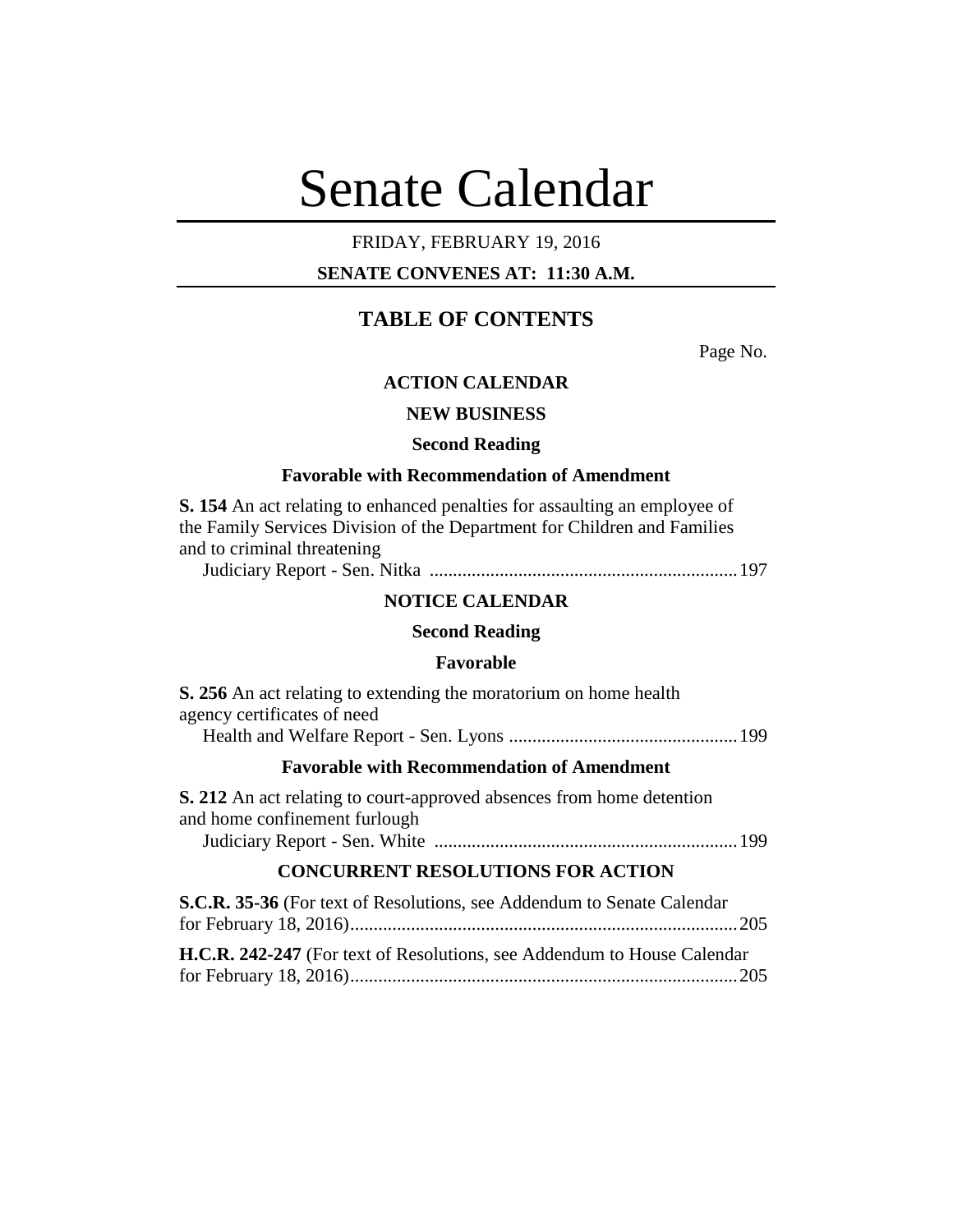#### **ORDERS OF THE DAY**

#### **ACTION CALENDAR**

#### **NEW BUSINESS**

#### **Second Reading**

#### **Favorable with Recommendation of Amendment**

#### **S. 154.**

An act relating to enhanced penalties for assaulting an employee of the Family Services Division of the Department for Children and Families and to criminal threatening.

#### **Reported favorably with recommendation of amendment by Senator Nitka for the Committee on Judiciary.**

The Committee recommends that the bill be amended by striking out all after the enacting clause and inserting in lieu thereof the following:

Sec. 1. 13 V.S.A. § 1028 is amended to read:

§ 1028. ASSAULT OF LAW ENFORCEMENT OFFICER, FIREFIGHTER, EMERGENCY MEDICAL PERSONNEL MEMBER, MANDATED REPORTER, EMPLOYEE OF FAMILY SERVICES DIVISION OF DEPARTMENT FOR CHILDREN AND FAMILIES, OR HEALTH CARE WORKER; ASSAULT WITH BODILY FLUIDS

(a) A person convicted of a simple or aggravated assault against a law enforcement officer, a firefighter, a health care worker, a mandated reporter as defined in 33 V.S.A. § 4913, an employee of the Family Services Division of the Department for Children and Families, or a member of emergency medical personnel as defined in 24 V.S.A. § 2651(6) while the officer, firefighter, health care worker, mandated reporter, employee of the Family Services Division, or emergency medical personnel member is performing a lawful duty, in addition to any other penalties imposed under sections 1023 and 1024 of this title, shall:

(1) for the first offense, be imprisoned not more than one year;

(2) for the second offense and subsequent offenses, be imprisoned not more than 10 years.

\* \* \*

(d) For purposes of  $\overline{As}$  used in this section: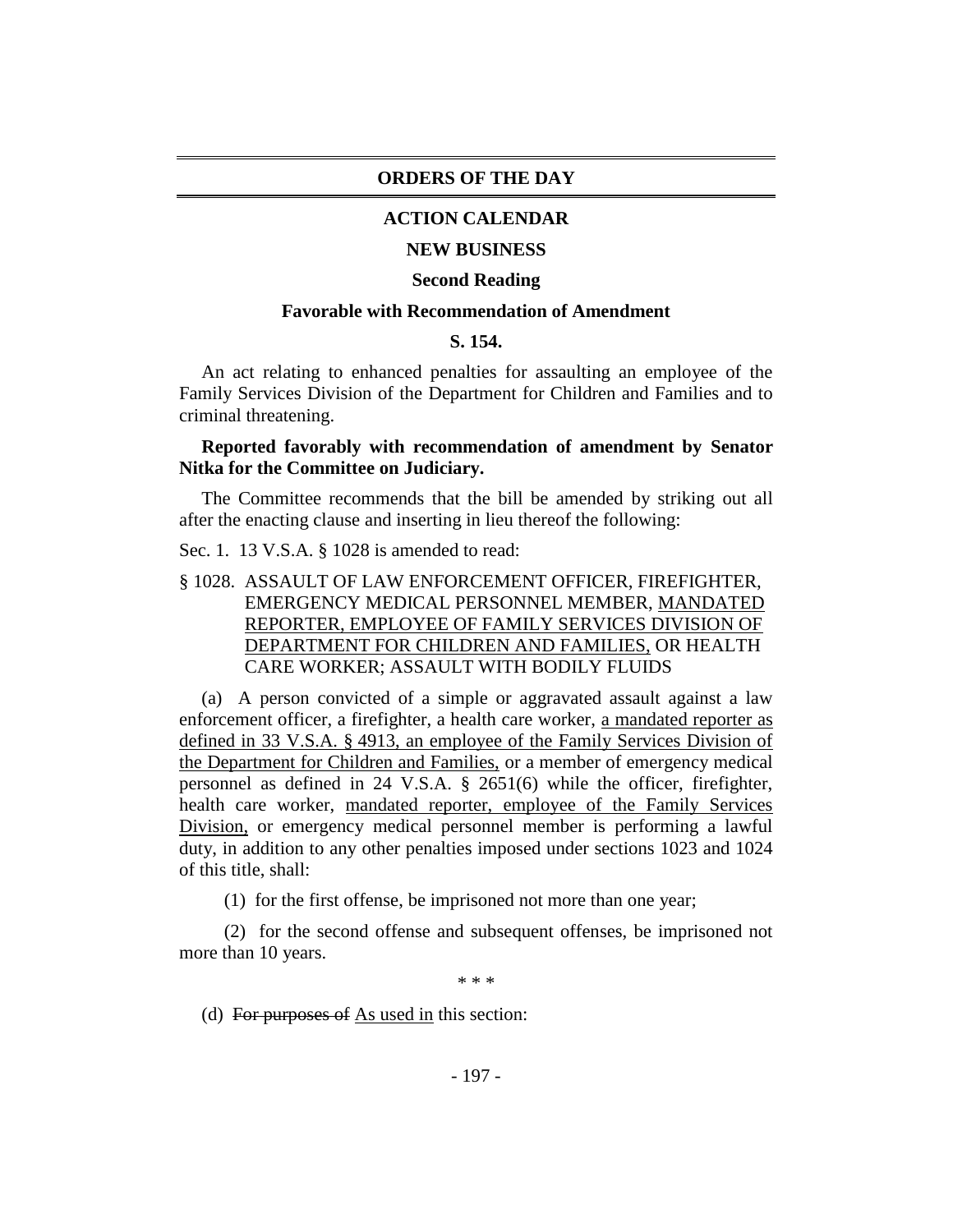(1) "Health care facility" shall have the same meaning as defined in 18 V.S.A. § 9432(8); and.

(2) "Health care worker" means an employee of a health care facility or a licensed physician who is on the medical staff of a health care facility who provides direct care to patients or who is part of a team-response to a patient or visitor incident involving real or potential violence.

(3) "Performing a lawful duty" for a mandated reporter shall mean performing the mandated reporter's lawful duty under 33 V.S.A. § 4913(c).

(e) This section shall not apply to an individual under 18 years of age residing in a residential rehabilitation facility.

Sec. 2. 13 V.S.A. § 1702 is added to read:

§ 1702. CRIMINAL THREATENING

(a) A person shall not by words or conduct intentionally:

(1) threaten another person; and

(2) as a result of the threat, place the other person in reasonable apprehension of death or serious bodily injury.

(b) A person who violates subsection (a) of this section shall be imprisoned not more than one year or fined not more than \$1,000.00, or both.

(c) A person who violates subsection (a) of this section with the intent to prevent another person from reporting to the Department for Children and Families the suspected abuse or neglect of a child shall be imprisoned not more than two years or fined not more than \$1,000.00, or both.

(d) As used in this section:

(1) "Serious bodily injury" shall have the same meaning as in section 1021 of this title.

(2) "Threat" and "threaten" shall not include constitutionally protected activity.

(e) Any person charged under this section who is under 18 years of age shall be adjudicated as a juvenile delinquent.

Sec. 3. EFFECTIVE DATE

This act shall take effect on passage.

(Committee vote: 4-1-0)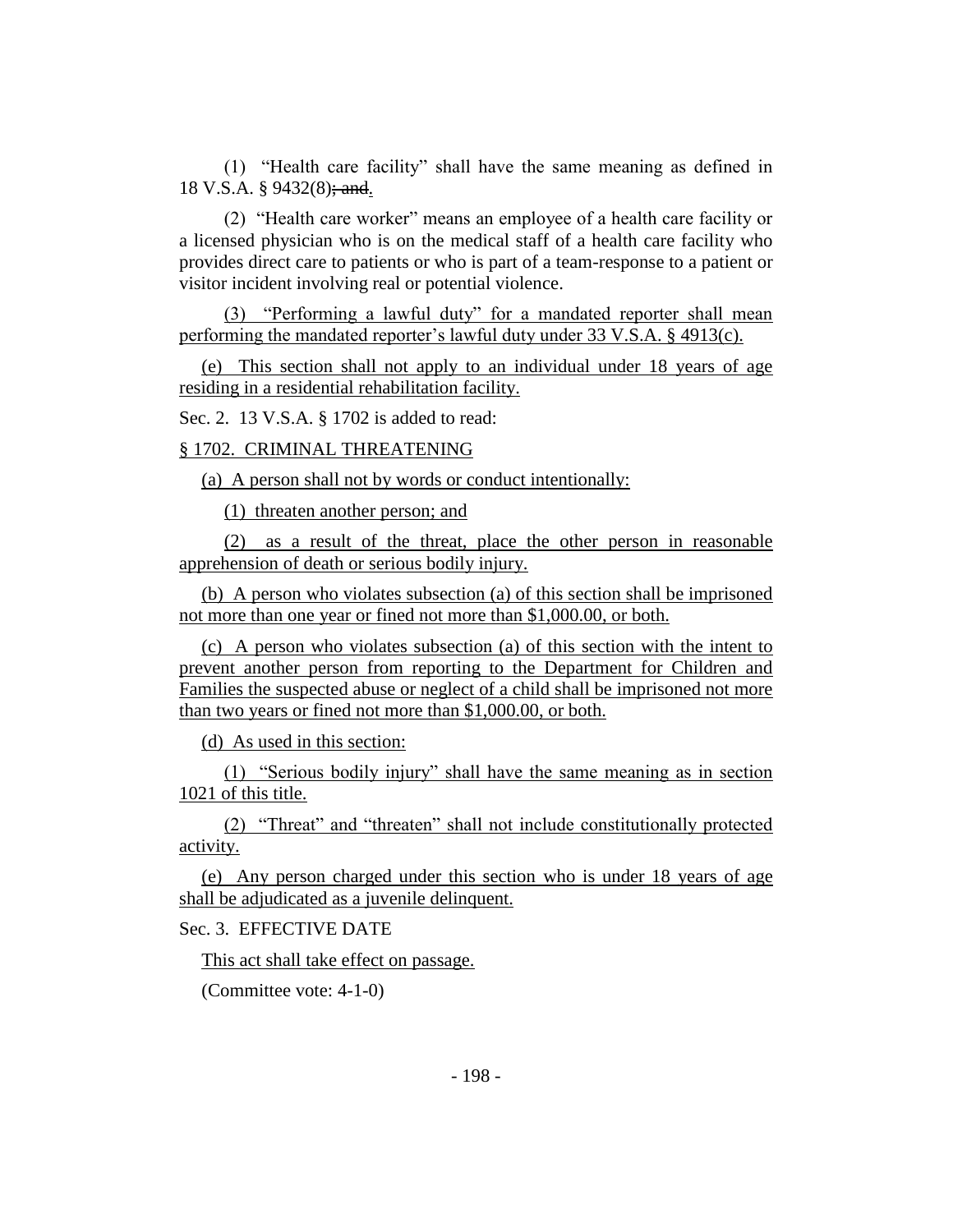#### **NOTICE CALENDAR**

#### **Second Reading**

#### **Favorable**

#### **S. 256.**

An act relating to extending the moratorium on home health agency certificates of need.

#### **Reported favorably by Senator Lyons for the Committee on Health & Welfare.**

(Committee vote: 5-0-0)

#### **Favorable with Recommendation of Amendment**

#### **S. 212.**

An act relating to court-approved absences from home detention and home confinement furlough.

#### **Reported favorably with recommendation of amendment by Senator White for the Committee on Judiciary.**

The Committee recommends that the bill be amended by striking out all after the enacting clause and inserting in lieu thereof the following:

Sec. 1. 13 V.S.A. § 7554 is amended to read:

#### § 7554. RELEASE PRIOR TO TRIAL

(a) Any person charged with an offense, other than a person held without bail under section 7553 or 7553a of this title, shall at his or her appearance before a judicial officer be ordered released pending trial in accordance with this section.

(1) The defendant shall be ordered released on personal recognizance or upon the execution of an unsecured appearance bond in an amount specified by the judicial officer unless the judicial officer determines that such a release will not reasonably ensure the appearance of the person as required. In determining whether the defendant presents a risk of nonappearance, the judicial officer shall consider, in addition to any other factors, the seriousness of the offense charged and the number of offenses with which the person is charged. If the officer determines that such a release will not reasonably ensure the appearance of the defendant as required, the officer shall, either in lieu of or in addition to the above methods of release in this section, impose the least restrictive of the following conditions or the least restrictive combination of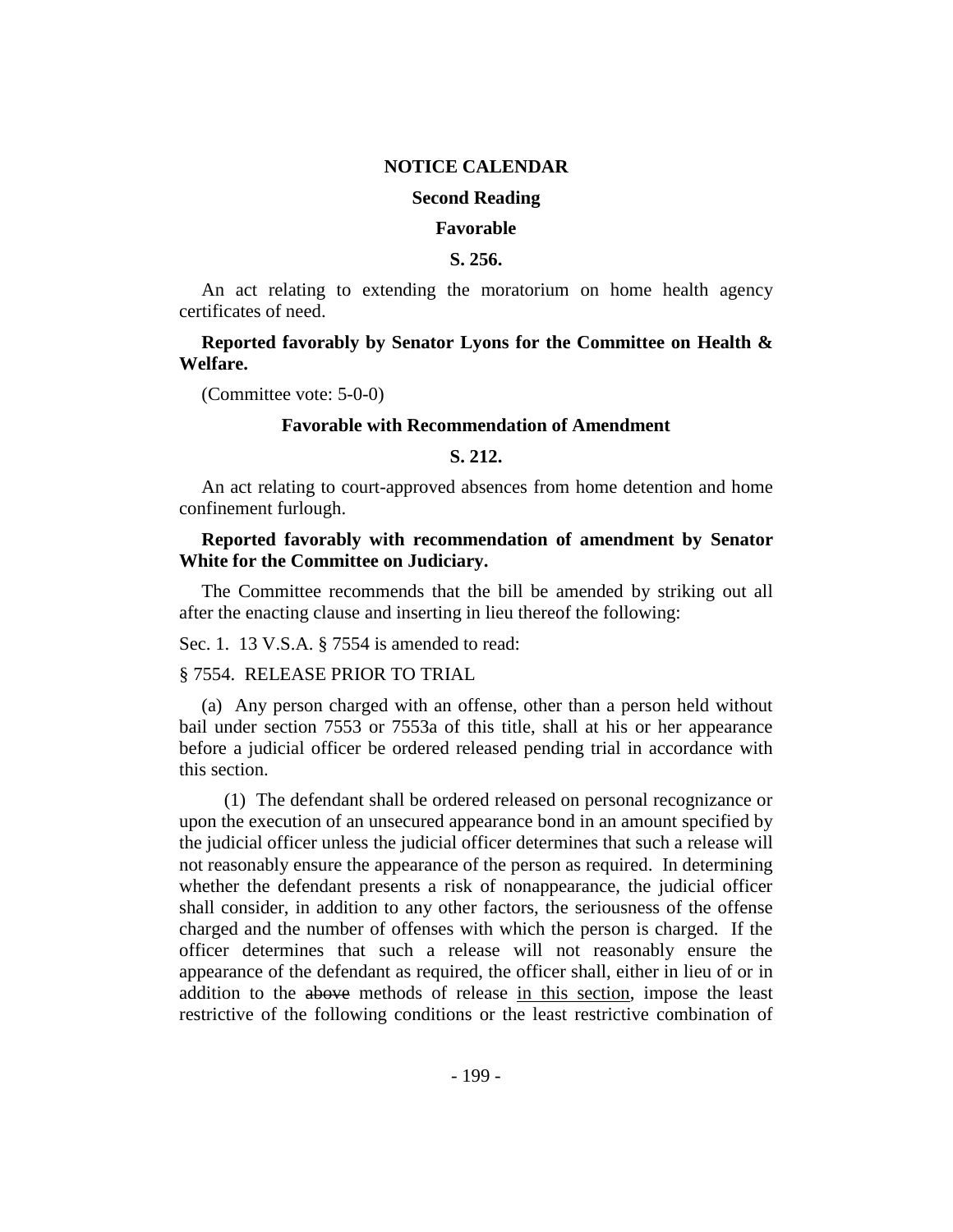the following conditions that will reasonably ensure the appearance of the defendant as required:

(A) Place the defendant in the custody of a designated person or organization agreeing to supervise him or her if the defendant is charged with an offense that is not a nonviolent misdemeanor or nonviolent felony as defined in 28 V.S.A. § 301.

(B) Place restrictions on the travel, association, or place of abode of the defendant during the period of release.

(C) Require the defendant to participate in an alcohol or drug treatment program. The judicial officer shall take into consideration the defendant's ability to comply with an order of treatment and the availability of treatment resources.

(D) Require the execution of a secured appearance bond in a specified amount and the deposit with the clerk of the Court, in cash or other security as directed, of a sum not to exceed 10 percent of the amount of the bond, such deposit to be returned upon the appearance of the defendant as required.

(E) Require the execution of a surety bond with sufficient solvent sureties, or the deposit of cash in lieu thereof.

(F) Impose any other condition found reasonably necessary to ensure appearance as required, including a condition requiring that the defendant return to custody after specified hours.

(G) Place the defendant in a program of community-based electronic monitoring in accordance with section 7554e of this title.

(2) If the judicial officer determines that conditions of release imposed to ensure appearance will not reasonably protect the public, the judicial officer may impose in addition the least restrictive of the following conditions or the least restrictive combination of the following conditions that will reasonably ensure protection of the public:

(A) Place the defendant in the custody of a designated person or organization agreeing to supervise him or her if the defendant is charged with an offense that is not a nonviolent misdemeanor or nonviolent felony as defined in 28 V.S.A. § 301.

(B) Place restrictions on the travel, association, or place of abode of the defendant during the period of release.

(C) Require the defendant to participate in an alcohol or drug treatment program. The judicial officer shall take into consideration the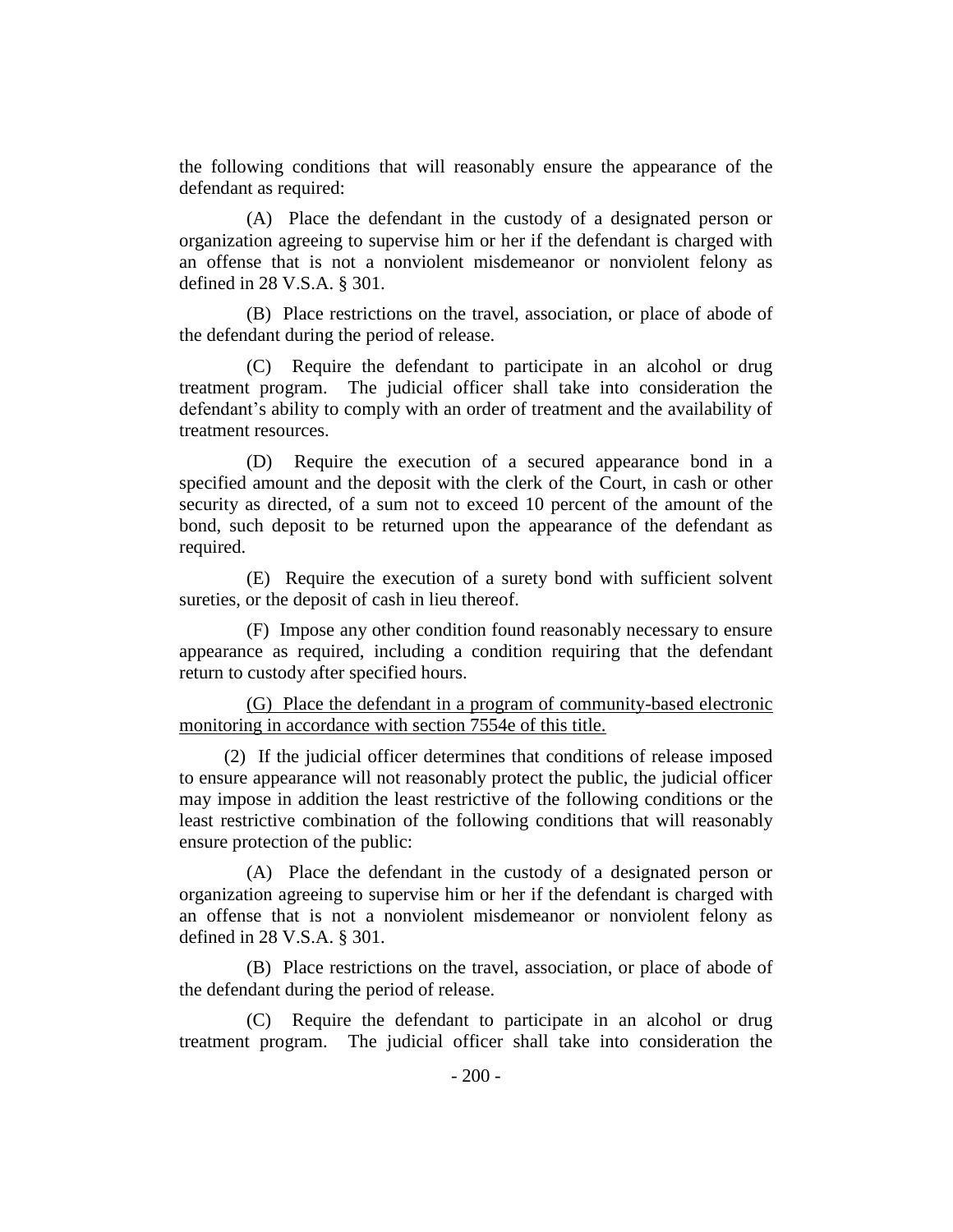defendant's ability to comply with an order of treatment and the availability of treatment resources.

(D) Impose any other condition found reasonably necessary to protect the public, except that a physically restrictive condition may only be imposed in extraordinary circumstances.

(E) If the defendant is a State, county, or municipal officer charged with violating section 2537 of this title, the Court may suspend the officer's duties in whole or in part, if the Court finds that it is necessary to protect the public.

(F) Place the defendant in a program of community-based electronic monitoring in accordance with section 7554e of this title.

\* \* \*

Sec. 2. 13 V.S.A. § 7554b is amended to read:

§ 7554b. HOME DETENTION PROGRAM

(a) Definition Definitions. As used in this section,:

(1) "home Home detention" means a program of confinement pretrial detention and supervision that restricts a defendant to a preapproved residence continuously, except for authorized absences, and is enforced by appropriate means of surveillance and electronic monitoring by the Department of Corrections or local sheriff's office providing electronic monitoring. The Court may authorize scheduled absences such as work, school, or treatment. Any changes in the schedule shall be solely at the discretion of the Department of Corrections. A defendant who is on home detention shall remain in the custody of the Commissioner of Corrections with conditions set by the Court court.

(2) "Listed crime" shall have the same meaning as provided in section 5301 of this title.

(b) Procedure. The status of a defendant who is detained pretrial for more than seven days in a correctional facility for lack of bail may be reviewed by the Court to determine whether the defendant is appropriate for home detention. The request for review may be made by either the Department of Corrections or the defendant. After a hearing, the Court may order that the defendant be released to the Home Detention Program, providing that the Court finds placing the defendant on home detention will reasonably assure his or her appearance in Court when required and the proposed residence is appropriate for home detention. In making such a determination, the Court shall consider: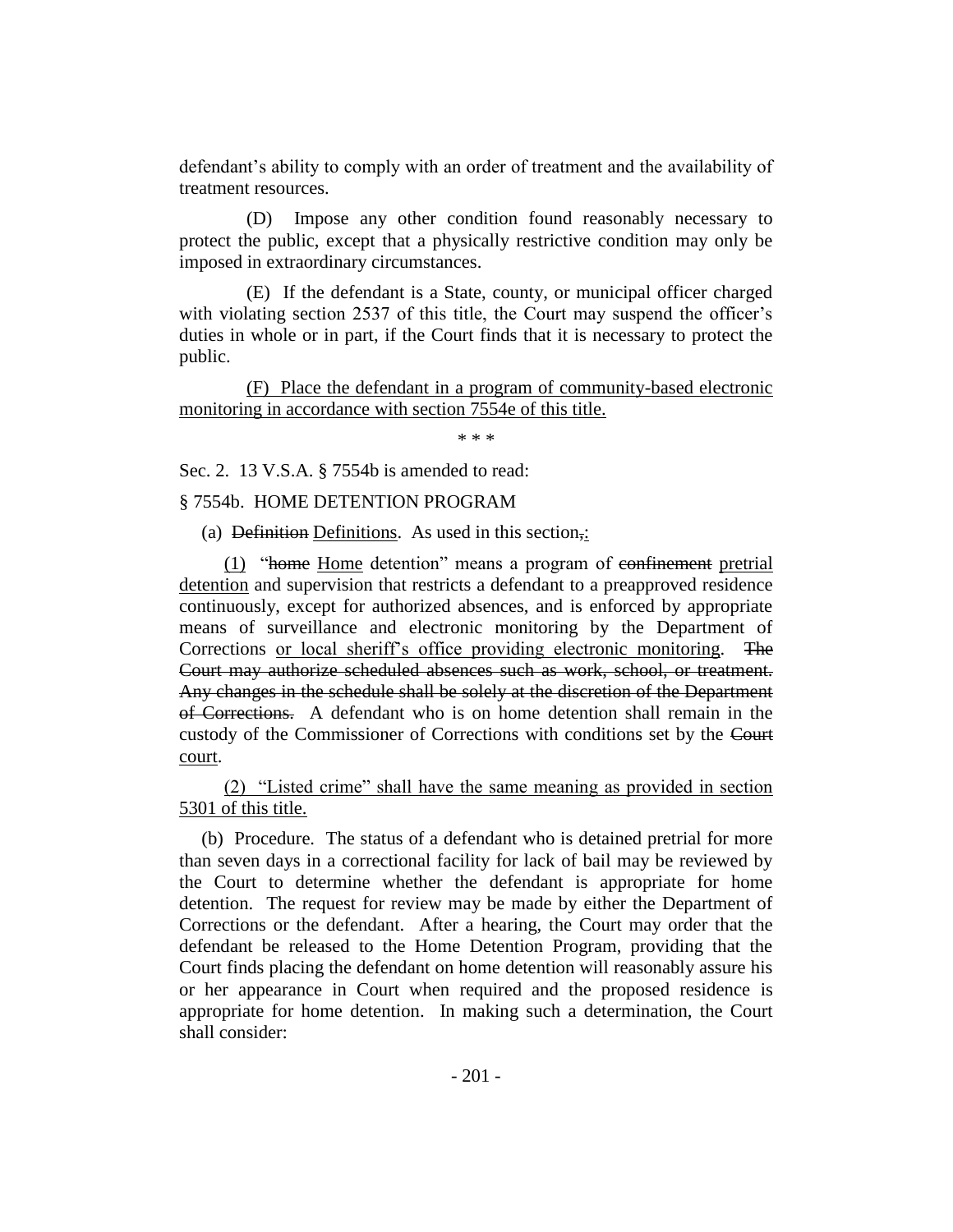(1) the nature of the offense with which the defendant is charged;

(2) the defendant's prior convictions, history of violence, medical and mental health needs, history of supervision, and risk of flight; and

(3) any risk or undue burden to other persons who reside at the proposed residence or risk to third parties or to public safety that may result from such placement.

(c)(1) Conditions for defendants charged with an offense that is not a listed crime. The court may authorize scheduled absences such as for work, school, or treatment. Any changes in the schedule shall be solely at the discretion of the Department of Corrections or the sheriff's office providing the electronic monitoring.

(2) Conditions for defendants charged with a listed crime. The court may approve authorized absences from the home only if such absences are clearly identified on the record with respect to the day of the week, time of day, the purpose of the absence, the permissible duration of the absence, the places that may be visited during the absence, and the frequency with which the absence may recur. The absences may commence no earlier than 24 hours following the issuance of the order. The day the order is issued, the court shall provide an electronic copy of the order to the prosecutor's office. The Department of Corrections or the sheriff's office providing the electronic monitoring may reschedule court-authorized absences only after providing 72 hours' advance notice of the changes to the prosecutor's office. Only medical emergencies are exempted from the notification requirements of this subdivision.

(d) Failure to comply. The Department of Corrections may revoke a defendant's home detention status for an unauthorized absence or failure to comply with any other condition of the Program and shall return the defendant to a correctional facility.

Sec. 3. 13 V.S.A. § 7554e is added to read:

#### § 7554e. COMMUNITY-BASED ELECTRONIC MONITORING PROGRAM

#### (a) Definitions. As used in this section:

(1) "Community-based electronic monitoring" means an integrated community detention program that provides 24-hours-a-day, seven-days-a-week electronic monitoring that restricts the defendant to a preapproved community continuously with supervision and immediate response by the sheriff's office that is providing the electronic monitoring. A court may impose community-based electronic monitoring as a condition of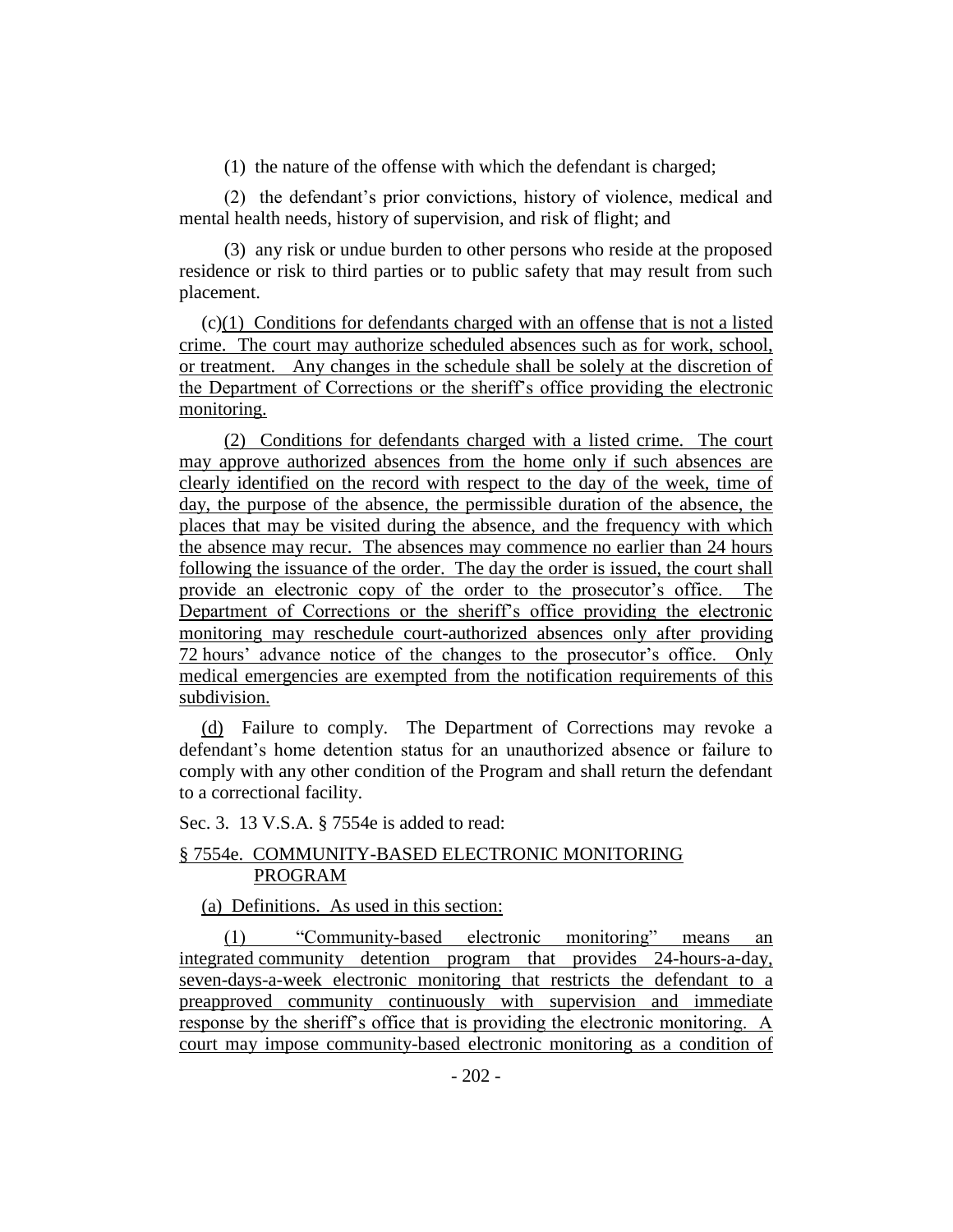release prior to trial in accordance with subdivisions  $7554(a)(1)(G)$  or  $7554(a)(2)(F)$  of this title.

(2) "Listed crime" shall have the same meaning as provided in section 5301 of this title.

(b) Procedure. The court may order that a defendant charged with an offense that is not a listed crime be released prior to trial in accordance with section 7554 of this title to a program of community-based electronic monitoring, provided that the court finds that placing the defendant on community-based electronic monitoring will reasonably assure his or her appearance in court when required and that the proposed community is an appropriate placement for the defendant. In making such a determination, the court shall consider:

(1) the nature of the offense with which the defendant is charged;

(2) the defendant's prior convictions, history of violence, medical and mental health needs, history of supervision, and risk of flight; and

(3) any risk or undue burden to other persons who reside in the proposed community or risk to third parties or to public safety that may result from such placement.

(c) Failure to comply. A judicial officer imposing a program of community-based electronic monitoring on a defendant as a condition of his or her release shall, in accordance with subsection 7554(c) of this title, issue an appropriate order and inform the defendant of any penalties applicable to violations of the imposed conditions, and advise the defendant that a warrant for his or her arrest may be issued immediately upon any such violation.

Sec. 4. REPEAL

13 V.S.A. § 7554d (Windham County Electronic Monitoring Program) is repealed.

Sec. 5. 28 V.S.A. § 808b is amended to read:

§ 808b. HOME CONFINEMENT FURLOUGH

(a) An offender may be sentenced to serve a term of imprisonment, but placed by a court on home confinement furlough that restricts the defendant to a preapproved place of residence continuously, except for authorized absences. Home confinement furlough shall be enforced by appropriate means of supervision, including electronic monitoring and other conditions such as limitations on alcohol, visitors, and access to firearms imposed by the Court court or the Department, or both.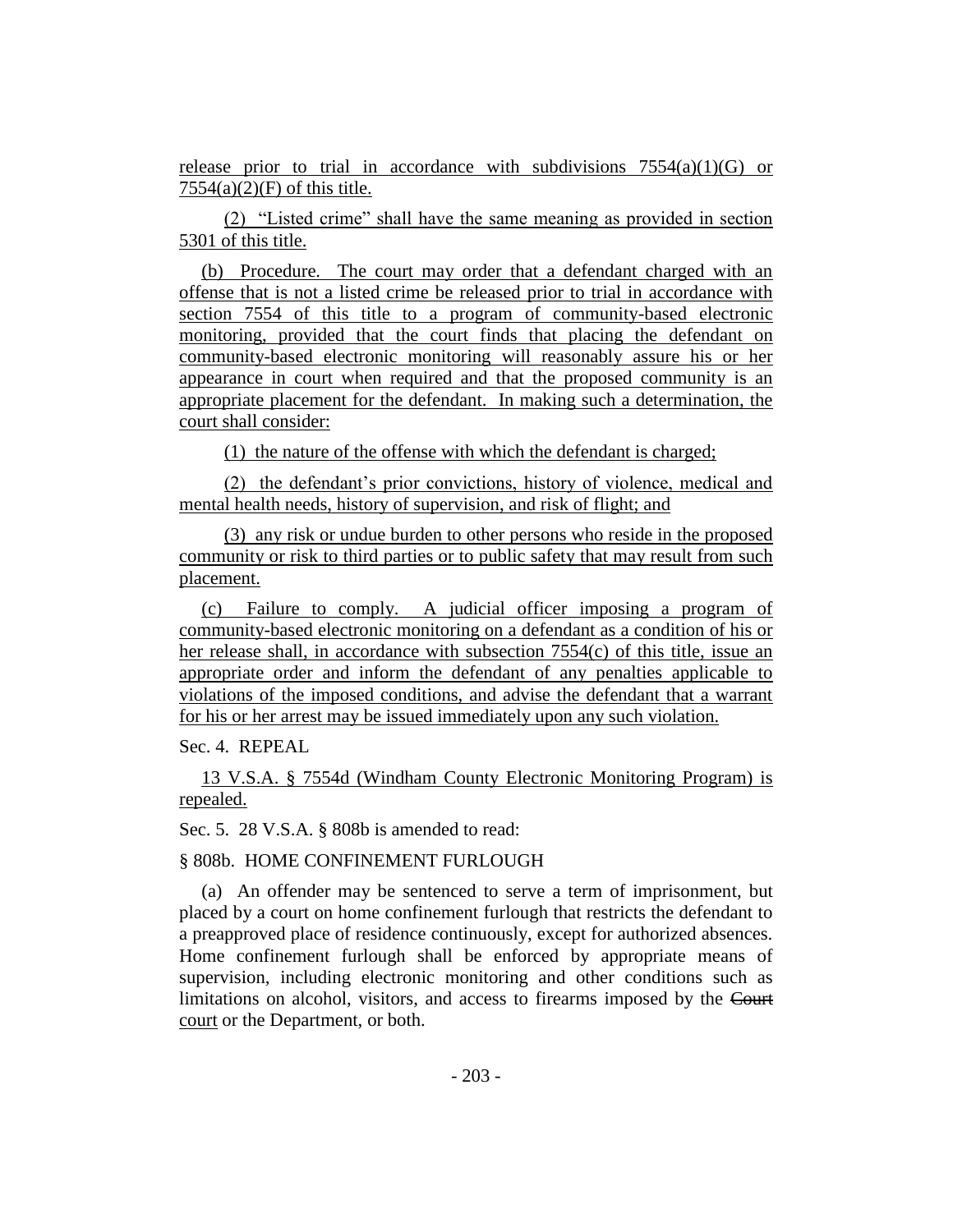(b) The Department, in its own discretion, may place on home confinement furlough an offender who has not yet served the minimum term of the sentence for an eligible misdemeanor as defined in section 808d of this title if the Department has made a determination based upon a risk assessment that the offender poses a low risk to public safety or victim safety and that employing an alternative to incarceration to hold the offender accountable is likely to reduce the risk of recidivism.

(c) A home confinement furlough shall not exceed a total of 180 days and shall require the defendant:

(1) to remain at a preapproved residence at all times except for scheduled and preapproved absences for work, school, treatment, attorney appointments, court appearances, and other obligations as the Court may order; or

(2) to remain at a preapproved residence 24 hours a day on lock-down status except for medical appointments and court appearances.

(d) In determining whether a home confinement furlough sentence is appropriate and whether a place of residence is suitable for such a sentence, all of the following shall be considered:

(1) The nature of the offense with which the defendant was charged and the nature of the offense of which the defendant was convicted.

(2) The defendant's criminal history record, history of violence, medical and mental health needs, history of supervision, and risk of flight.

(3) Any risk or undue burden to other persons who reside at the proposed residence or risk to third parties or to public safety that may result from such placement.

 $(d)(1)$  A home confinement furlough shall not exceed a total of 180 days and shall require the defendant:

(A) to remain at a preapproved residence at all times except for preapproved absences for work, school, treatment, attorney appointments, court appearances, and other obligations as the court may order; or

(B) to remain at a preapproved residence 24 hours a day on lock-down status except for medical appointments and court appearances.

(2) In cases involving offenders convicted of a listed crime, the defendant shall remain at a preapproved residence at all times except for preapproved absences for work, school, treatment, attorney appointments, court appearances, and other obligations as the court or Department may authorize. The day the absences are approved, the court or the Department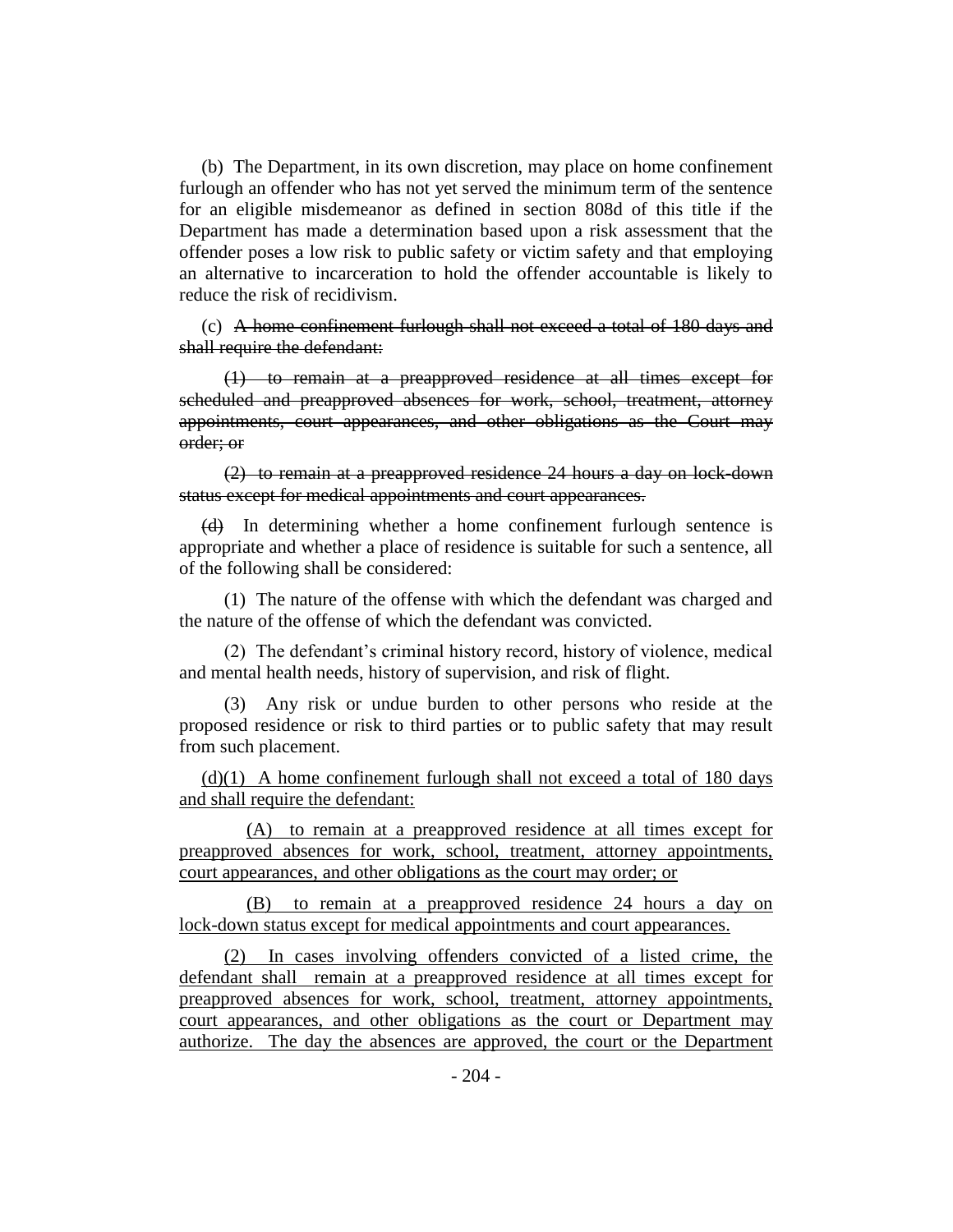shall provide a record to the prosecutor's office documenting the date, time, location, and purpose of the authorized absences. The authorized absences may commence no earlier than 24 hours following notification to the prosecutor's office. The Department may reschedule authorized absences only after providing 72 hours' advance notice to the prosecutor's office. Only medical emergencies are exempted from the notification requirements of this subdivision.

(e) [Repealed.]

## Sec. 6. WINDHAM COUNTY SHERIFF'S OFFICE ELECTRONIC MONITORING PROGRAM AGREEMENTS; STATEWIDE COMMUNITY-BASED ELECTRONIC MONITORING

(a) The Windham County Sheriff's Office (WCSO), tasked with piloting an electronic monitoring program from July 1, 2014 through June 30, 2016 in accordance with 2014 Act No. 179, Sec. E.339.1, is authorized to enter into agreements with any Vermont sheriff's office that wishes to participate in offering community-based electronic monitoring in accordance with 13 V.S.A. §§ 7554b and 7554e. As a part of the agreements, the WCSO shall provide and the sheriff's offices shall abide by the policies and procedures the WCSO establishes for providing electronic monitoring under 13 V.S.A. §§ 7554b and 7554e.

(b) The electronic monitoring program for pretrial detention as set forth in 13 V.S.A. §§ 7554b and 7554e shall be utilized as a tool for monitoring and supervising detainees who would otherwise be housed in a correctional facility. The goals of expanding the program statewide are to save valuable bed space for detainees who should be lodged in a correctional facility, reduce out-ofstate prison placements, reduce recidivism, improve public safety and victim notification, reduce transportation costs, increase detainee access to services, and reduce case resolution time.

Sec. 7. EFFECTIVE DATES

This act shall take effect on July 1, 2016, except for this section and Sec. 6, which shall take effect on passage.

(Committee vote: 5-0-0)

## **CONCURRENT RESOLUTIONS FOR ACTION**

**S.C.R. 35-36** (For text of Resolutions, see Addendum to Senate Calendar for February 18, 2016)

**H.C.R. 242-247** (For text of Resolutions, see Addendum to House Calendar for February 18, 2016)